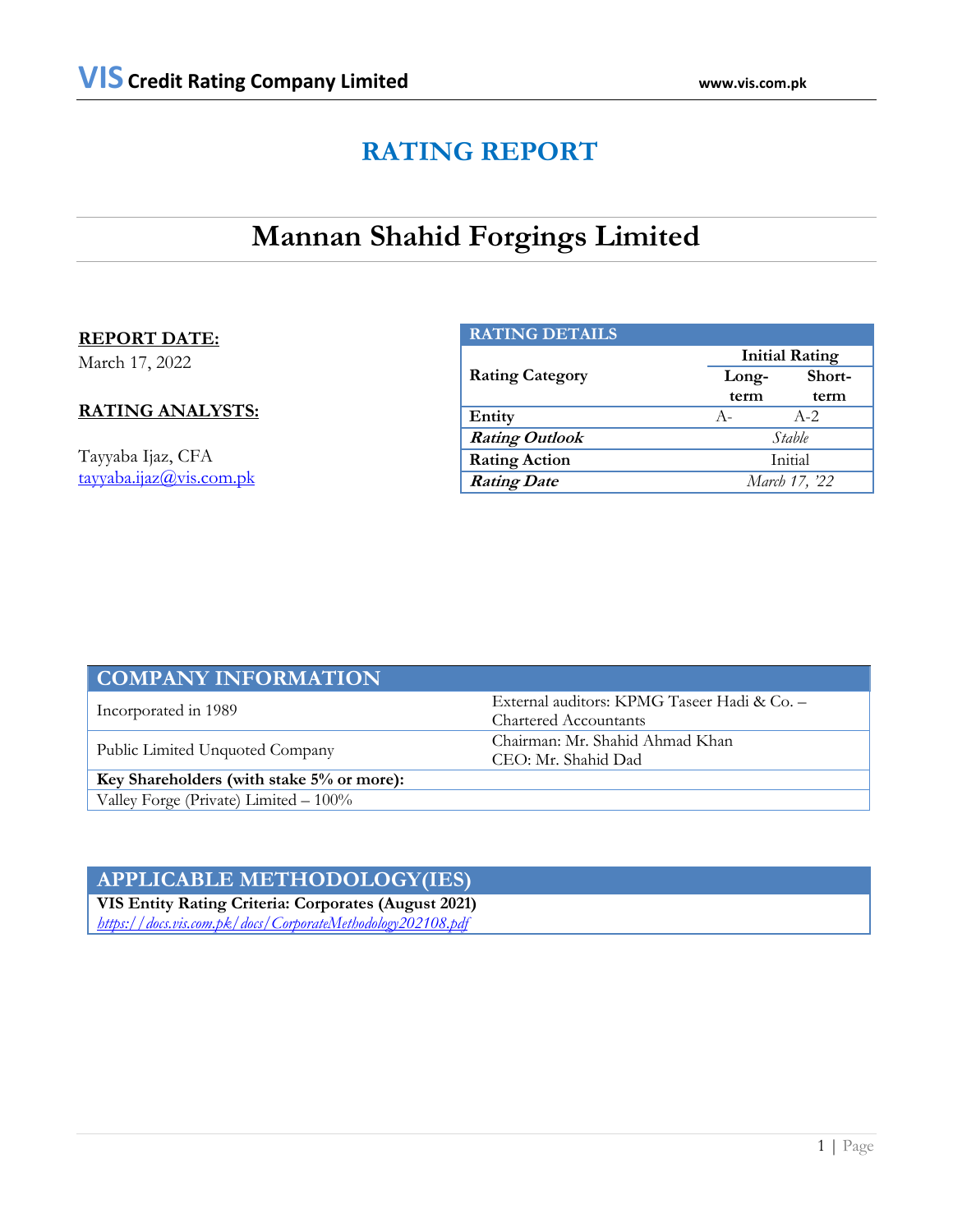## **Mannan Shahid Forgings Limited**

## **OVERVIEW OF THE**

## **INSTITUTION RATING RATIONALE**

*Mannan Shahid Forgings Limited was incorporated in July 1989 as a private limited company under the Companies Ordinance, 1984 (now Companies Act, 2017) and was later converted into unquoted public limited company w.e.f. May 23, 2005. The principal business activity is manufacturing and sale of agricultural and automotive parts.* 

#### **Profile of Chairman**

*Mr. Shahid Ahmad Khan serves as Chairman of the Board of Directors. Mr. Khan has over 50 years of experience in automotive industry and holds B.Sc. degree from the Institute of Motor Industry, Shrewsbury College.*

#### **Profile of CEO**

*Mr. Shahid Dad has over four decades of work experience, including 21 years in the Pakistan Air Force. He holds BSc. (Hon) in War Studies from Air War College, BSc. Aeronautics from University of Peshawar, Masters in Government from Harvard University, and MS in Public Policy, Massachusetts University.*

### **Financial Snapshot Tier-I Equity:**

end-1HFY22: Rs.1.1b; end-FY21: Rs. 924.8m; end-FY20: Rs. 993.8m.

#### **Assets:**

end-1HFY22: Rs. 2.6b; end-FY21: Rs. 2.5b; end-FY20: Rs 2.2b.

> **Profit After Tax**: 1HFY22: Rs. 194m; FY21: Rs. 164m; FY20: Rs. 54m.

The ratings assigned to Mannan Shahid Forgings Limited (MSFL) take into account a moderate business risk profile supported by experienced sponsors who are actively involved in managing company's operations. The company is involved in manufacturing high precision mechanical components for auto parts manufacturers and machining houses in Pakistan as well as in other countries. The ratings also factor in presence of limited number of organized players operating in the country with relevant capacities and technical expertise, giving rise to high customer retention and largely steady demand for relevant products in the local market. The concentration risk in sales has remained high which has been partially offset by high retention levels and induction of some new clients and products in the recent years. Topline exhibits an upward trajectory emanating from higher volumetric sales and uptrend in average selling prices. Nearly half of the sales constituted exports in the outgoing year while its contribution increased further to two-third of revenue during 1HFY22. Profit margins have improved notably amidst higher selling prices and economies of scale along with rationalization of operating costs. The financial risk profile is underpinned by sound cash flow coverages and comfortable leverage indicators. Going forward, growth in revenue is projected to be largely driven by higher export orders. Achieving projected revenue growth and profitability while maintaining liquidity and capitalization profiles would remain key rating drivers. Meanwhile, the ratings also factor in vulnerability of raw material prices to exchange rate fluctuation and any adverse changes in regulatory duties.

**Company's overview:** MSFL started operations as a small forge shop in 1974, producing forgings for railways and gas companies. The company was formally incorporated in 1989 as a private limited company and was later converted into unquoted public limited company in 2005. MSFL's business model revolves around manufacturing of forged, heat-treated, and machined components for passenger cars & trucks, agricultural tractors, motorcycles, fifth wheels and industrial conveyer system. Mr. Shahid Ahmad Khan is the founding member of the company. Mr. Shahid Dad has had decades long association with MSFL in various facets of administration and management. MSFL is a wholly owned subsidiary of Valley Forge (Private) Limited, which in turn, is owned by Mr. Shahid Dad (51%), Mr. Muhammad Akhtar (15%), Mr. Shahid Ahmad Khan (0.01%) all being the members of the Board of Directors (BoD). Rest of the shareholding is vested with family members of Mr. Shahid Ahmad Khan. Mr. Akhtar also serves as the company's secretary. Mr. Akhtar is a Chartered Accountant by profession with over 30 years of experience and has remained CFO of MSFL for seven years. Regular BoD meetings are held in addition to statutory four meeting and minutes are recorded formally. A management committee exists and holds meetings on daily basis.

**Enhanced operations amidst higher demand:** MSFL installed production capacity has remained intact over the years at 15,000 MT, comprising thirteen production lines. In line with higher demand, capacity utilization increased to 52% (FY20: 40%; FY19: 46%) in FY21. Production capacity, however, also depends on weight and type of forged and machined parts manufactured where higher weight components taking more time and thus resulting in lower capacity. MSFL has a variety of forging press lines in 300 tons, 700 tons, 1,300 tons, 2,500 tons and 4,000 tons capacity. The company is among the few players in the country with higher range press lines. The company maintains the prestigious QMS certificate - IATF 16949:2016, which is the global technical specification and quality management standard for the automotive industry based on ISO 9001:2015.

MSFL manufactures a wide range of high-precision forged, heat-treated, and machined components from hot-rolled steel bars with varying grades of carbon and steel alloy. Product mix of the company is largely tilted towards component parts and axels of tractors and heavy vehicles (FY21: 73%; FY20: 74%; FY19: 71%), followed by motorcycles (FY21: 12%; FY20: 10%; FY19: 11%) and conveyer system (FY21: 2%; FY20: 5%; FY19: 4%). Proportion of the cars have remained low (FY21: 3%; FY20: 2% and FY19: 5%) due to diseconomies of scale. MSFL uses both local and imported steel bars, however, its mix depends on type of customer orders, prevailing market prices and duty structure. Imported raw material costs relatively less than local due to no import duty levied; however, duty free material can only be used for exports as required under manufacturing bond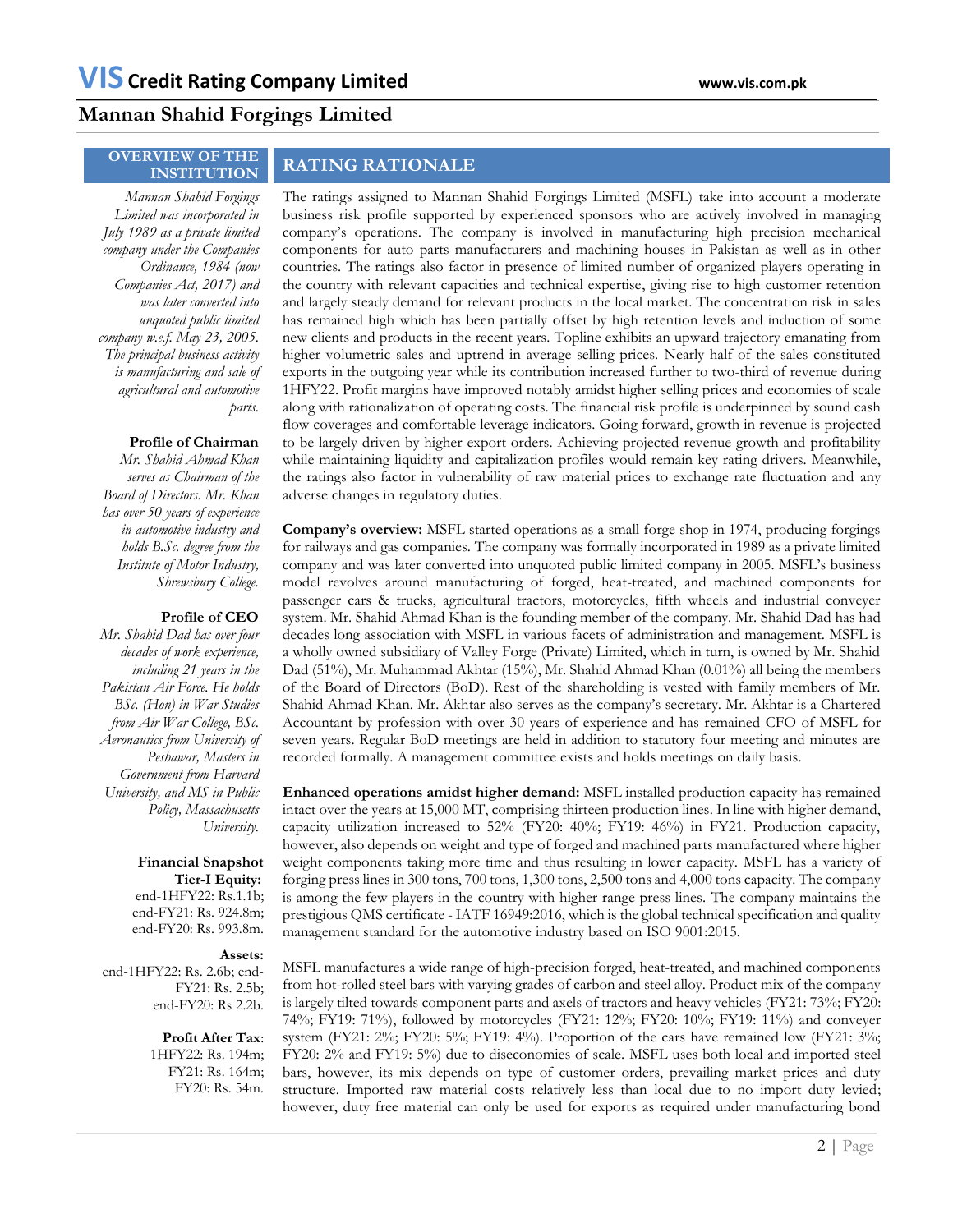signed with customs department. Average cost of imported steel bars was lower at Rs. 109.3/Kg (FY20: 112.4/Kg; FY19: 101.6/Kg) in FY21 whereas local steel bars average rates have increased notably to Rs. 179.3/Kg (FY20: Rs. 153.9/Kg; FY19: Rs. 140.5/Kg). Imported steel bars constituted 41% (FY20: 50%; FY19: 37%) of total raw material procured in FY21.

Property, plant, and equipment stood at Rs. 764.8m (FY20: Rs. 759.7m; FY19: Rs. 753.5m). There was an addition of plant and machinery worth Rs. 30m (FY20: Rs. 21.2m; FY19: Rs. 8.3m) in the outgoing year, related to regular capex. While the company does not intend to enhance production capacity in the medium term, the management plans to implement business process reengineering through increasing efficiency of existing lines and dies, measures to reduce wastages and power cost. The company has a power requirement of 5 MW for which the company has sanctioned load from the national grid. The company has recently applied for enhancement of load by 2.5 MW for its heavy lines to address operational bottlenecking. The company also has diesel / gas fired power generators which are used as a backup during power shutdowns. The company has 260 MMBTU load from Sui Northern Gas Pipelines Limited; however, for the past few years, diesel and LPG have been used as alternate fuel to meet gas shortages.

**Growth in topline along with improvement in profit margins:** Sales exhibited an upward trajectory in FY21 onwards on account of higher volumes coupled with increase in average selling prices. Net sales were recorded higher at Rs. 2.3b (FY20: Rs. 1.66b; FY19: Rs. 1.70b) in FY21. Export sales increased to Rs. 1.1b (FY20: Rs. 890.4m; FY19: Rs. 740.2m) with a contribution of 48% (FY20: 54%; FY19: 43%) in the sales mix. Local sales were recorded higher at Rs. 996.4m (FY20: Rs. 651.4m; FY19: Rs. 839.4m) comprising 44% (FY20: 39%; FY19: 49%) while scrap sales have remained at 8% (FY20: 7%; FY19: 8%) of the net revenue. Revenues decreased by about 2.8% in FY20 due to the impact of economic slowdown during first wave of pandemic. Overall sales have remained concentrated in both local and export markets. Capi Group S.R.L, a foreign client, has alone contributed one-fourth to the topline on a timeline basis while in local sales three clients, including Millat Tractors Ltd., Millat Equipment Ltd., and Atlas Honda Ltd. constituted 40% (FY20: 37%; FY19: 43%) of total sales. However, the said risk is partially mitigated by high retention levels and induction of various new clients and products in the recent years. In terms of geographic distribution of export sales, 25% (FY20: 26%; FY19: 28%) of sales emanated from Italy while the rest has remained well diversified. A list of top-five local and foreign customers along with sales and respective proportion of net sales are tabulated below:

|                            | <b>FY19</b> |               | <b>FY20</b> |               | <b>FY21</b> |               |
|----------------------------|-------------|---------------|-------------|---------------|-------------|---------------|
|                            | Rs. Mil.    | $\frac{0}{0}$ | Rs. Mil     | $\frac{0}{0}$ | Rs. Mil     | $\frac{0}{0}$ |
| Capi Group S.R.L           | 474         | 28%           | 423         | 26%           | 556         | 24%           |
| Millat Equipment Limited   | 295         | $17\%$        | 249         | 15%           | 394         | 17%           |
| Millat Tractors Limited    | 287         | $17\%$        | 207         | $12\%$        | 275         | $12\%$        |
| Atlas Honda Limited        | 150         | $9\%$         | 158         | 10%           | 251         | $11\%$        |
| Componenta Pte. Ltd.       | 36          | $2\%$         | 82          | $5\%$         | 112         | $5\%$         |
| Wallace Forge Company Ltd. | 22.         | $1\%$         | 92          | $6\%$         | 104         | $5\%$         |

The company generated gross profit of Rs. 298.6m (FY20: Rs. 164.6m; FY19: Rs. 202.2m) in FY21 with improvement in gross margins to 13.1% (FY20: 9.9%; FY19: 11.9%) mainly on the back of overall increase in average selling prices. Breakdown of revenue in terms of quantity sold and average rates is tabulated below:

| Revenue          | <b>FY20</b>     |         | <b>FY21</b>     |         |
|------------------|-----------------|---------|-----------------|---------|
| <b>Breakdown</b> |                 |         |                 |         |
|                  | <b>Kgs Sold</b> | Rs. Per | <b>Kgs</b> Sold | Rs. Per |
|                  |                 | Kg      |                 | Kg      |
| Local            | 2,605,739       | 250     | 3,446,701       | 289     |
| <b>Exports</b>   | 3,447,487       | 258     | 4,325,225       | 252     |

Cost of sales increased to Rs. 2.0b (FY20: Rs. 1.5b; FY19: Rs. 1.5b) in FY21 and was largely rationalized. Raw material consumed amounted to Rs. 1.1b (FY20: Rs. 765m; FY19: Rs. 850.5m) and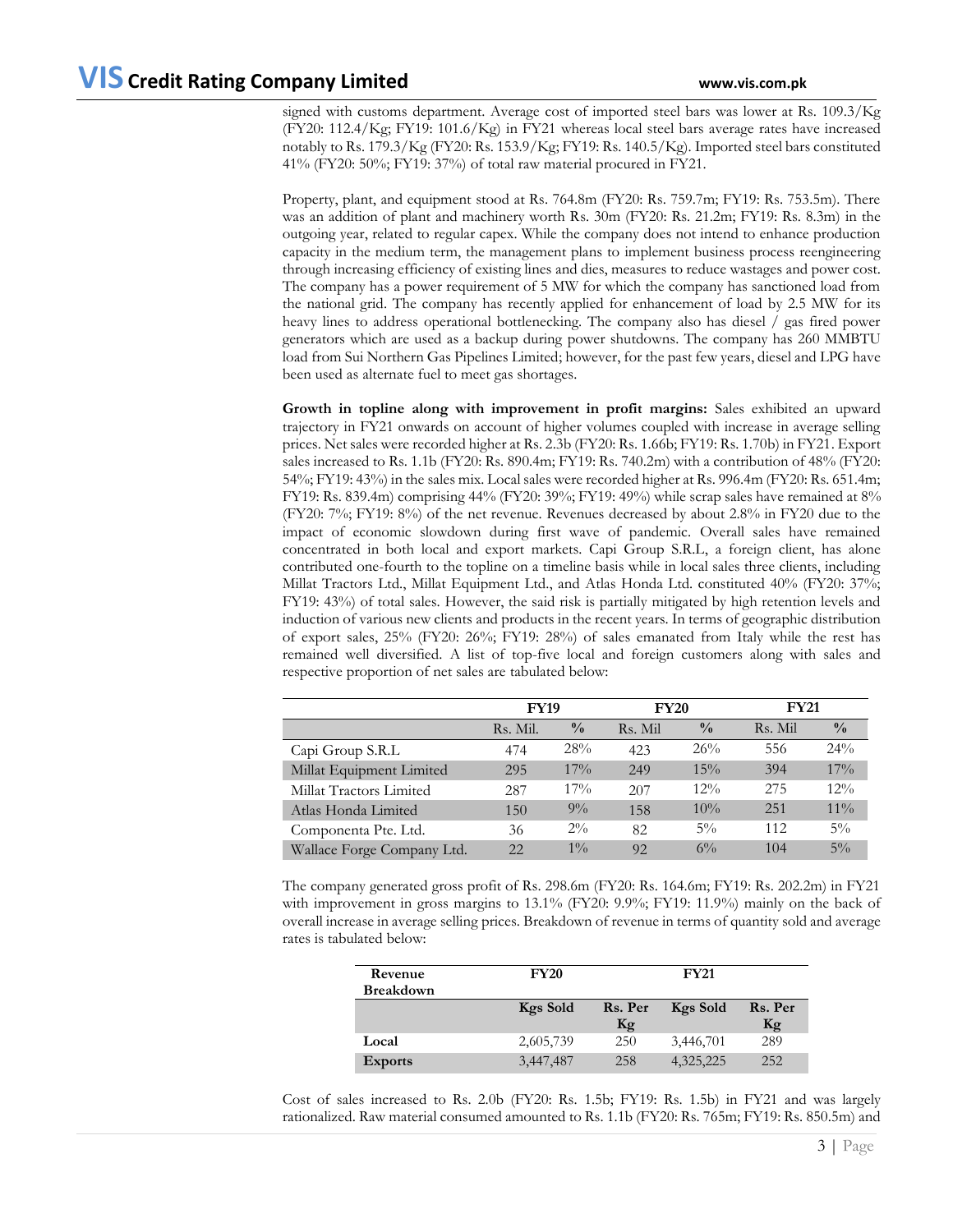as a percentage of cost of goods manufactured were 54% (FY20: 49%; FY19: 55%). Salaries, wages and other benefits increased to Rs. 360.1m (FY20: Rs. 274m; FY19: Rs. 275.9m) in line with inflationary adjustments and higher headcount to support enhanced operations. Fuel cost also increased in tandem with higher production and inflationary uptick. Administrative and distribution expenses stood at Rs. 74.3m (FY20: Rs. 84.5m; FY19: 88.4m) and Rs. 5.5m (FY20: Rs.1 0.4m; FY19: Rs. 10.3m), respectively. Despite higher average borrowings, finance cost decreased to Rs. 26.9m (FY20: Rs. 32.4m; FY19: Rs. 23.2m) in FY21 owing to lower average markup rates. Other expenses amounted to Rs. 21.9m (FY20: Rs. 4.8m; FY19: Rs. 7.3m) which largely comprised employee related expenses and realized net exchange loss. Other income of Rs. 39.8m (FY20: Rs. 36.0m; FY19: Rs. 50.0m) mainly included export rebate and interest on loan forwarded to the holding company. Accounting for taxation, net profits were recorded higher at Rs. 163.9m (FY20: Rs. 53.7m; FY19: Rs. 97.6m), with notable increase in net margins to 7.2% (FY20: 3.2%; FY19: 5.7%).

During 1HFY22, net sales amounted to Rs. 1.6b with growth driven by higher exports entailing 66% of the topline. Gross profit was recorded at Rs. 276.9m while higher gross margins of 17.1% were driven by notable increase in average selling prices of both local and export sales to Rs. 377/Kg and Rs. 346/Kg, respectively. In volumetric terms, export sales exhibited 42% growth on an annualized basis. Given rationalization of operating expenses, net margins increased to 12.0% with net profit of Rs. 194.3m during 1HFY22. The management projects the topline to reach Rs. 3.4b in FY22 on the back of increase in quantity sold and uptrend in average selling prices. Being conservative, the management projected some decrease in profit margins in FY22 onwards. Net sales are projected to grow at a CAGR of 21% during 3 years period. The management expects export sales to remain major growth driver, going forward.

**Adequate liquidity in terms of cash flow coverages:** Funds from operations increased to Rs. 233.5m (FY20: Rs. 59.6m; FY19: Rs. 141.4m) mainly as a result of higher profitability. Resultantly, FFO to total debt and FFO to long-term debt increased to 0.39x (FY20: 0.16x; FY19: 0.42x) and 2.55x (FY20: 1.17x; FY19: 72.31x), respectively. Debt service coverage also remained sizeable at 2.37x (FY20: 2.67x; FY19: 3.03x).

Current asset increased to Rs. 1.6b (FY20: Rs.1.3b; FY19: Rs. 1.3b) primarily due to higher inventory levels. Stock in trade stood higher at Rs. 862.5m (FY20: Rs. 518.2m; FY19: Rs. 745.3m) mainly on account of higher raw material inventory to Rs. 566.4m (FY20: Rs. 320.6m; FY19: Rs. 477.2m) at the end-FY21, which, in turn was in line with scale of operations and higher average cost of material procured. The company usually keeps three months stock of raw material inventory; the stock levels were lower in FY20 due to supply chain disruption from Covid-19 in last quarter of that year. Finished goods inventory and work in progress inventory amounted to Rs. 176.8m (FY20: Rs. 91.0m; FY19: Rs. 103.8m) and Rs. 122.7m (FY20: 110.8m; FY19: Rs. 169.8m), respectively.

Trade debts amounted to Rs. 350.5m (FY20: Rs. 370.1m; FY19: Rs. 277m) and as percentage of net sales accounted for 15% (FY20: 22%; FY19: 16%). Trade debts increased to Rs. 575.7m at end-Dec'21 while aging profile is considered satisfactory given 91% of these receivables are due for less than 3 months. Sales are entirely made on credit basis. Local customers are given a credit of 30 to 40 days. Payment terms for exports are fairly relaxed, with up to 90 days credit on documents against acceptance (DA) basis. As per management, relaxed credit terms with the foreign clients provides the company a competitive edge in retaining and adding new customers. Trade and other payables increased to Rs. 356.4m (FY20: Rs. 204.8m; FY19: Rs. 280.5m) by end-FY21 and as a percentage of cost of sales were 18% (FY20: 14%; FY19: 19%). The company has access to 30 days credit limit from local suppliers while imports are made on sight LC.

As a result of better working capital management, net operating cycle of the company improved to 133 days (FY20: 167 days; FY19: 156 days) in the outgoing year, due to improvement in inventory and receivable turnover during FY21. Loans and advances amounted to Rs. 21m (FY20: 10m; FY19: Rs. 18.8m). Sales tax and income tax refundable amounted to Rs. 200.3m (FY20: Rs. 170.5m; FY19: Rs. 173.6m). Cash and bank balances stood at Rs. 138.3m (FY20: Rs. 113.0m; FY19: Rs. 22.3m) at end-FY21. Current ratio, albeit decreased, remained adequate at 1.67x (FY20: 2.26x; FY19: 2.05x). In addition, coverage of short-term borrowings via trade debts and stock in trade remained sizeable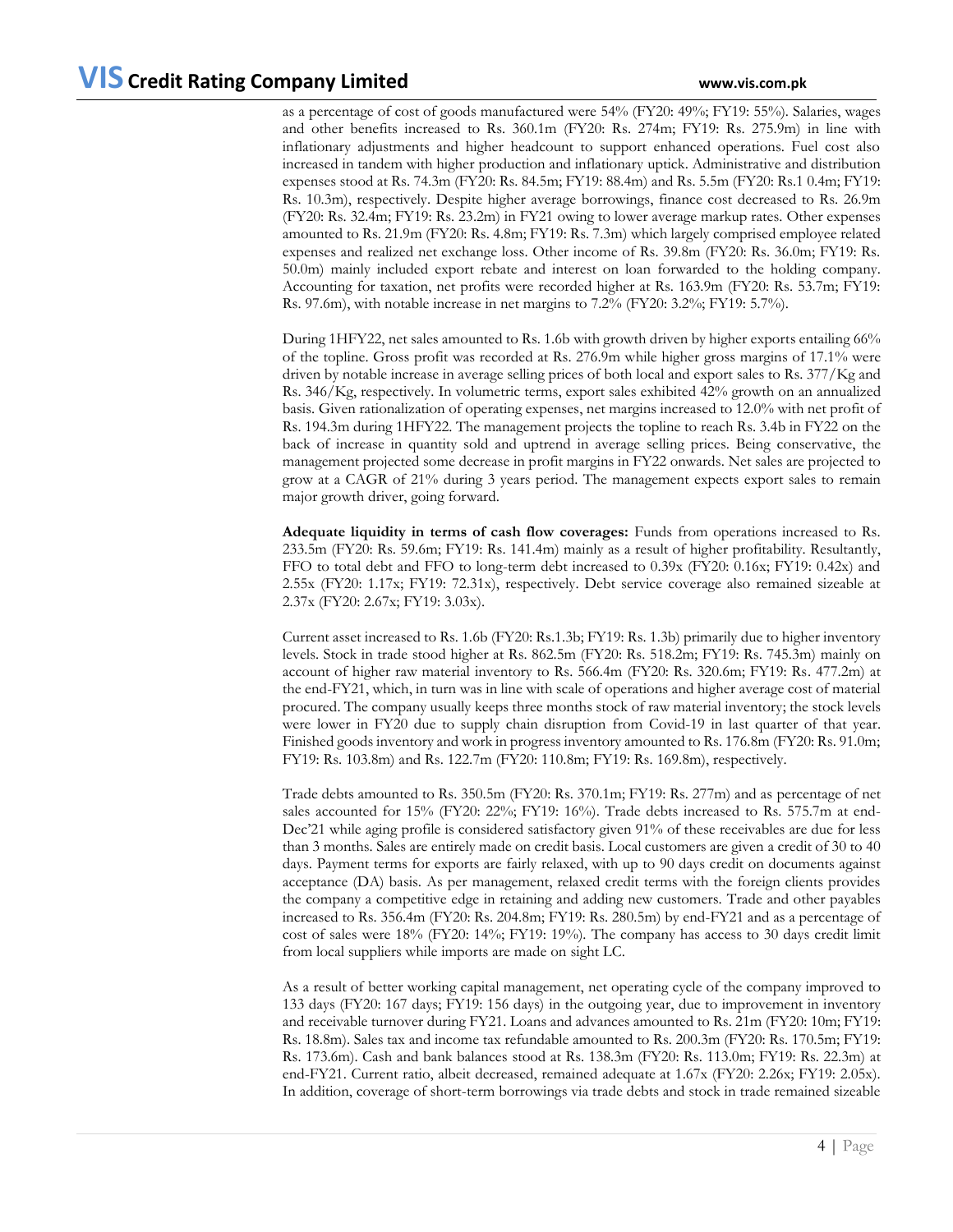at 2.37x (FY20: 2.67x; FY19: 3.03x). Liquidity position is projected to remain sound on the back of higher profitability and better working capital management.

**Low leveraged capital structure:** Core equity of the company augmented to Rs. 1.1b (FY21: Rs. 924.8m; FY20: Rs. 993.8m; FY19: Rs. 928.2m) on account of profit retention during 1HFY22. The company paid cash dividend of Rs. 223.5m (FY20 & FY19: Nil) in FY21 and projects a dividend payout of Rs. 75m in the ongoing year (FY23: Rs. 70m; FY24: Rs. 70m). After including revaluation surplus on PP&E, total equity amounted to Rs. 1.5b (FY21: Rs. 1.3b; FY20: Rs. 1.4b; FY19: Rs. 1.3b).

The total borrowings amounted to Rs. 602.5m (FY21: Rs. 602.3m; FY20: Rs. 383.2m; FY19: Rs. 339.4m) at end-1HFY22. The uptick in short-term borrowings from FY21 onwards was largely in line with higher working capital requirements. The long-term financing including current portion stood at Rs. 73.1m (FY21: 91.5m; FY20: Rs. 51.0m; FY19: Rs. 2m); it comprises a long-term facility of Rs. 9.7m (FY20: 13.4m; FY19: Nil) obtained for import of machinery in Oct 2019 at a rate of 5% and repayable in 20 equal quarterly installments, commencing from Jan 25, 2020. The company also obtained a long-term loan of Rs. 110.6m in June 2020, to finance its salaries and wages under SBP refinance scheme at a subsidized markup rate of 3% and repayable in eight equal quarterly installments, commencing from Jan 1, 2021. As a result of strengthened equity base and lower financing burden, debt leverage and gearing have remained fairly comfortable at 1.07x (FY21: 1.31x; FY20: 0.81x; FY19: 0.89x) and 0.55x (FY21: 0.65x; FY20: 0.39x; FY19: 0.37x), respectively, at end-1HFY22. The management does not intend to mobilize any long-term borrowings in the medium term. With higher internal cash flow generation, the company projects lower reliance on bank borrowings to finance its working capital, going forward.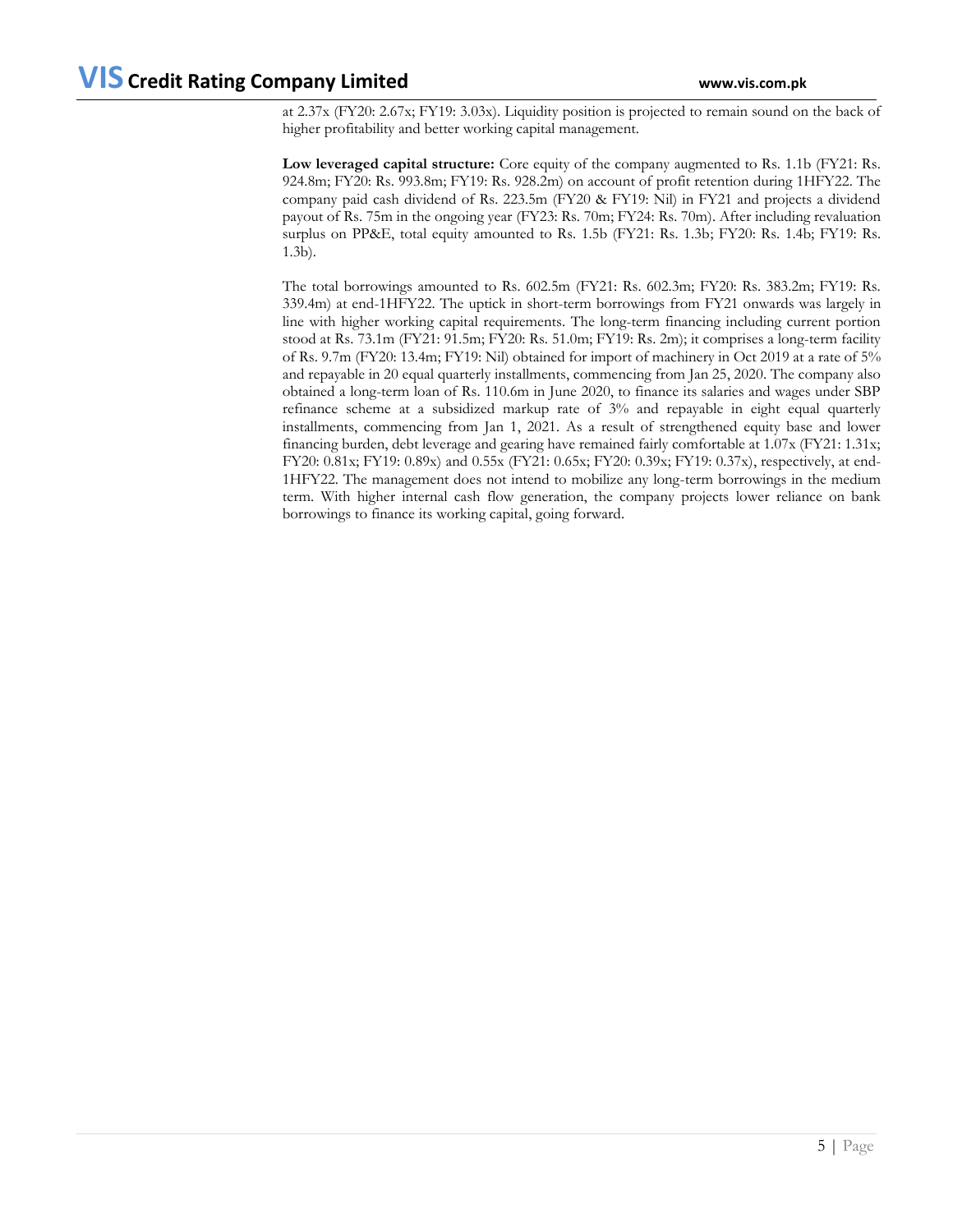# **Mannan Shahid Forgings Limited Annexure I**

| <b>FINANCIAL SUMMARY</b> (amounts in PKR millions) |              |             |             |         |  |  |
|----------------------------------------------------|--------------|-------------|-------------|---------|--|--|
| <b>BALANCE SHEET</b>                               | <b>FY19</b>  | <b>FY20</b> | <b>FY21</b> | 1HFY22  |  |  |
| Property, Plant & Equipment                        | 754          | 760         | 765         | 782     |  |  |
| <b>Stock in Trade</b>                              | 745          | 518         | 862         | 726     |  |  |
| <b>Trade Debts</b>                                 | 277          | 370         | 350         | 576     |  |  |
| <b>Tax Refundable</b>                              | 174          | 171         | 200         | 218     |  |  |
| <b>Cash &amp; Bank Balance</b>                     | 22           | 113         | 138         | 111     |  |  |
| <b>Other Current Assets</b>                        | 145          | 225         | 181         | 234     |  |  |
| <b>Total Assets</b>                                | 2,117        | 2,157       | 2,496       | 2,647   |  |  |
| Trade & Other Payables                             | 281          | 205         | 356         | 297     |  |  |
| <b>Staff Retirement Benefit</b>                    | 136          | 146         | 163         | 170     |  |  |
| <b>Short Term Borrowings</b>                       | 337          | 332         | 511         | 525     |  |  |
| Long-Term Borrowings (Inc. current maturity)       | $\mathbf{2}$ | 51          | 92          | 77      |  |  |
| <b>Other Liabilities</b>                           | 70           | 70          | 92          | 115     |  |  |
| <b>Total Liabilities</b>                           | 826          | 804         | 1,214       | 1,184   |  |  |
| Paid Up Capital                                    | 212          | 212         | 212         | 212     |  |  |
| <b>Tier-1 Equity</b>                               | 928          | 994         | 925         | 1,105   |  |  |
| <b>Revaluation Surplus</b>                         | 362          | 360         | 357         | 357     |  |  |
| <b>Total Equity</b>                                | 1,290        | 1,353       | 1,282       | 1,463   |  |  |
|                                                    |              |             |             |         |  |  |
| <b>INCOME STATEMENT</b>                            | <b>FY19</b>  | <b>FY20</b> | <b>FY21</b> | 1HFY22  |  |  |
| <b>Net Sales</b>                                   | 1,704        | 1,656       | 2,277       | 1,616   |  |  |
| <b>Gross Profit</b>                                | 202          | 165         | 299         | 277     |  |  |
| <b>Operating Profit</b>                            | 103          | 70          | 219         | 230     |  |  |
| <b>Other Income</b>                                | 50           | 36          | 40          | 31      |  |  |
| Profit Before Tax                                  | 123          | 68          | 210         | 226     |  |  |
| Profit After Tax                                   | 98           | 54          | 164         | 194     |  |  |
| <b>FFO</b>                                         | 141          | 60          | 234         | 160     |  |  |
|                                                    |              |             |             |         |  |  |
| <b>RATIO ANALYSIS</b>                              | <b>FY19</b>  | <b>FY20</b> | <b>FY21</b> | 1HFY22  |  |  |
| Gross Margin (%)                                   | 11.9         | 9.9         | 13.1        | 17.1    |  |  |
| Net Margin (%)                                     | 5.7          | 3.2         | 7.2         | 12.0    |  |  |
| <b>Net Working Capital</b>                         | 693          | 737         | 668         | 880     |  |  |
| FFO to Long-Term Debt                              | 72.3         | 1.17        | 2.55        | $4.15*$ |  |  |
| FFO to Total Debt                                  | 0.42         | 0.16        | 0.39        | $0.53*$ |  |  |
| Debt Servicing Coverage Ratio (x)                  | 8.44         | 2.50        | 3.09        | 3.99    |  |  |
| $ROAA(^{0}/_{0})$                                  | 4.9          | 2.5         | 7.0         | $15.1*$ |  |  |
| ROAE $(\% )$                                       | 11.2         | 5.6         | 17.1        | $38.3*$ |  |  |
| Gearing (x)                                        | 0.37         | 0.39        | 0.65        | 0.55    |  |  |
| Debt Leverage (x)                                  | 0.89         | 0.81        | 1.31        | 1.07    |  |  |
| <b>Current Ratio</b>                               | 2.05         | 2.26        | 1.67        | 1.96    |  |  |
| Inventory + Receivable/Short-term Borrowings (x)   | 3.03         | 2.67        | 2.37        | 2.48    |  |  |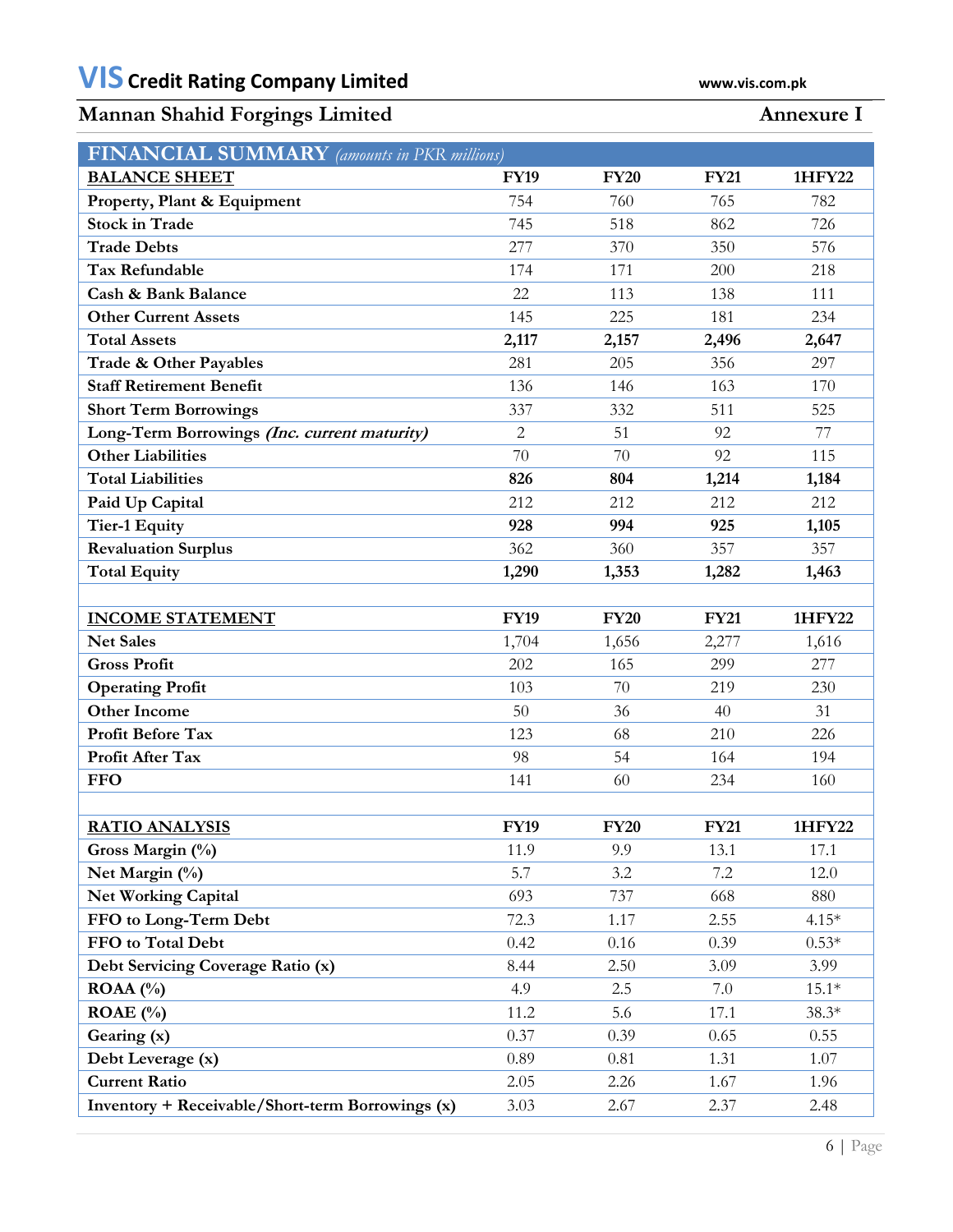### *\*Annualized*

### **ISSUE/ISSUER RATING SCALE & DEFINITIONS Annexure II**

# VIS Credit Rating Company Limited

#### **RATING SCALE & DEFINITIONS: ISSUES / ISSUERS**

#### Medium to Long-Term

#### **444**

Highest credit quality; the risk factors are negligible, being only slightly more than for risk-free Government of Pakistan's debt.

#### AA+, AA, AA-

High credit quality; Protection factors are strong. Risk is modest but may vary slightly from time to time because of economic conditions.

#### A+, A, A-

Good credit quality; Protection factors are adequate. Risk factors may vary with possible changes in the economy.

#### BBB+, BBB, BBB-

Adequate credit quality; Protection factors are reasonable and sufficient. Risk factors are considered variable if changes occur in the economy.

#### BB+, BB, BB-

Obligations deemed likely to be met. Protection factors are capable of weakening if changes occur in the economy. Overall quality may move up or down frequently within this category.

#### B+, B, B-

Obligations deemed less likely to be met. Protection factors are capable of fluctuating widely if changes occur in the economy. Overall quality may move up or down frequently within this category or into higher or lower rating grade.

#### ccc

Considerable uncertainty exists towards meeting the obligations. Protection factors are scarce and risk may be substantial.

#### $\alpha$ A high default risk

C

A very high default risk

#### D

**Defaulted obligations** 

Rating Watch: VIS places entities and issues on 'Rating Watch' when it deems that there are conditions present that necessitate re-evaluation of the assigned rating(s). Refer to our 'Criteria for Rating Watch' for details. www.vis.com.pk/images/criteria\_watch. pdf

Rating Outlooks: The three outlooks 'Positive', 'Stable' and 'Negative' qualify the potential direction of the assigned rating(s). An outlook is not necessarily a precursor of a rating change. Refer to our 'Criteria for Rating Outlook' for details.www.vis.com.pk/ images/criteria\_outlook.pdf

(SO) Rating: A suffix (SO) is added to the ratings of 'structured' securities where the servicing of debt and related obligations is backed by some sort of financial assets and/or credit support from a third party to the transaction. The suffix (SO), abbreviated for 'structured obligation', denotes that the rating has been achieved on grounds of the structure backing the transaction that enhanced the credit quality of the securities and not on the basis of the credit quality of the issuing entity alone.

#### Short-Term

#### $A-1+$

Highest certainty of timely payment; Short-term liquidity, including internal operating factors and /or access to alternative sources of funds, is outstanding and safety is just below risk free Government of Pakistan's short-term obligations.

#### $A-1$

High certainty of timely payment; Liquidity factors are excellent and supported by good fundamental protection factors. Risk factors are minor.

#### $A-2$

Good certainty of timely payment. Liquidity factors and company fundamentals are sound. Access to capital markets is good. Risk factors are small.

#### $A-3$

Satisfactory liquidity and other protection factors qualify entities / issues as to investment grade. Risk factors are larger and subject to more variation. Nevertheless, timely payment is expected.

Speculative investment characteristics; Liquidity may not be sufficient to ensure timely payment of obligations.

#### c

Capacity for timely payment of obligations is doubtful.

(bir) Rating: A suffix (bir) is added to the ratings of a particular banking facility obtained by the borrower from a financial institution. The suffix (blr), abbreviated for 'bank loan rating' denotes that the rating is based on the credit quality of the entity and security structure of the facility.

'p' Rating: A 'p' rating is assigned to entities, where the management has not requested a rating, however, agrees to provide informational support. A 'p' rating is shown with a 'p' subscript and is publicly disclosed. It is not modified by a plus (+) or a minus (-) sign which indicates relative standing within a rating category. Outlook is not assigned to these ratings. Refer to our 'Policy for Private Ratings' for details. www.vis.com.pk/images/ policy\_ratings.pdf

'SD' Rating: An 'SD' rating is assigned when VIS believes that the ratee has selectively defaulted on a specific issue or obligation but it will continue to meet its payment obligations on other issues or obligations in a timely manner.